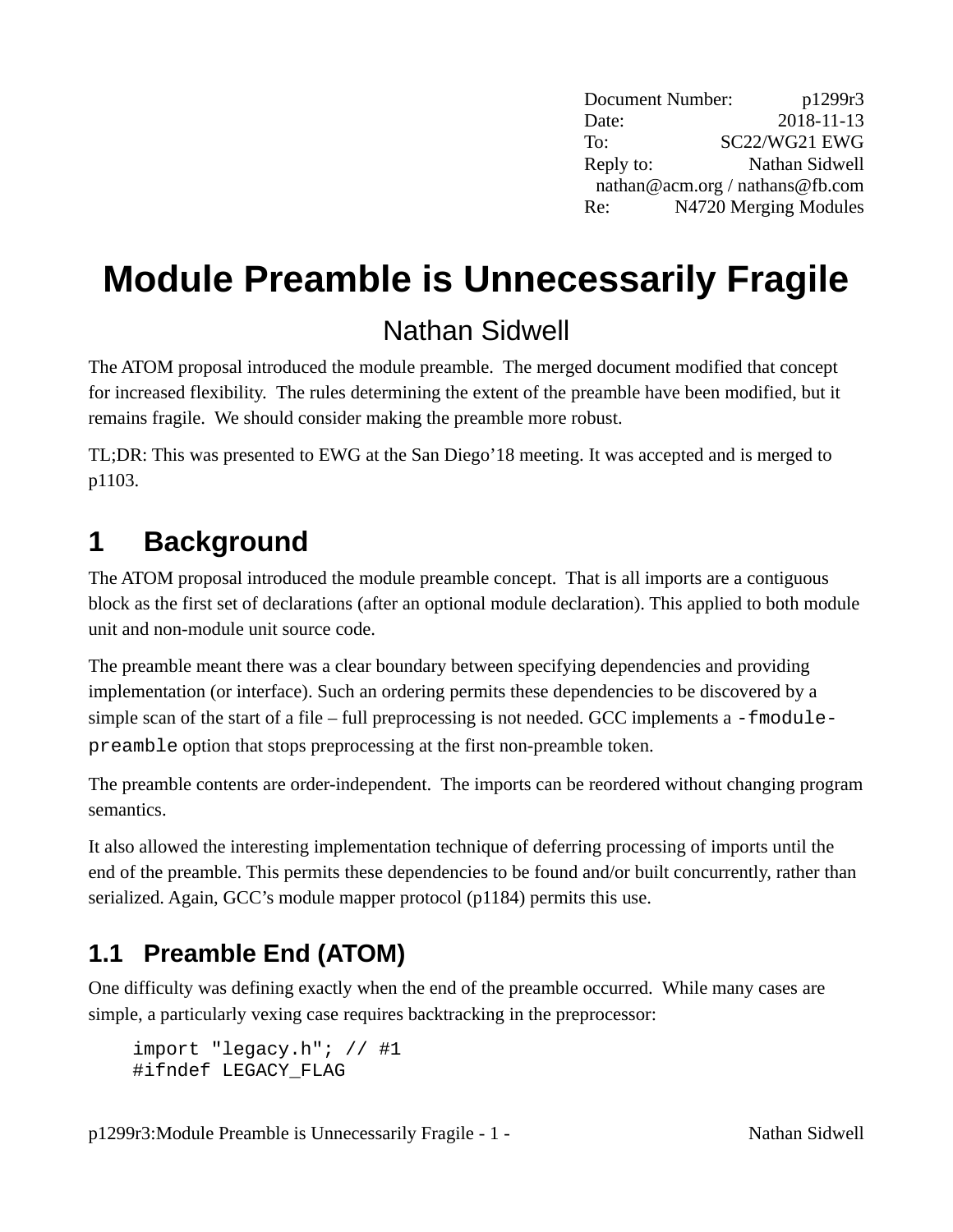int not preamble;  $//$  #2 #endif

In this case we reach the int keyword at #2 and so the preamble must be over, but we are inside a conditional expansion that could have been affected by an imported macro. The preamble is deemed to have ended immediately after the semicolon at #1. The rule is framed such that the contents of any legacy import is not needed to determine this. If LEGACY\_FLAG was defined in "legacy.h" the conditional inclusion could change. The required backtracking is very hard to implement in some implementations. In discussing this case the following implementation was deemed acceptable:

- Issue a warning [non-error] diagnostic, suggesting a raw semicolon be added at #1 to terminate the preamble before the conditional directive.
- Then restart compiling from the beginning

Performance-wise this is terrible, but expectations were that it would be rare and users would be comfortable adding a marking semicolon.<sup>[1](#page-1-0)</sup> GCC implements the above algorithm by execing itself with an internal *stop-here* option. Such repetition cannot be done if compiling from a non-repeatable input such as stdin.

A similar case is:

```
import "legacy.h"; // #1
#ifdef LEGACY_FLAG
int skipped; // #2
#endif
int not_preamble; // #3
```
In this case preamble end is detected at #3 (assuming LEGACY\_FLAG is only provided by "legacy.h"), which is not inside a conditional directive. This is also ill-formed, but the detection is further removed from the true preamble end.

These cases turned out to be more common and more confusing than originally thought. The issue was revisited at the Bellevue'18 meeting. The decision was made that the preamble ended at either the first non-import declaration, or at the first expansion of an imported macro. This is a much simpler rule.

#### **1.1.1 Macro Expansion Prohibition**

The ATOM preamble required that the export, import & module keywords were not obtained by macro replacement, and also that neither was the terminating ; of a module or import declaration.

<span id="page-1-0"></span><sup>1</sup> Other syntaxes were considered, but the semicolon was thought the least worst.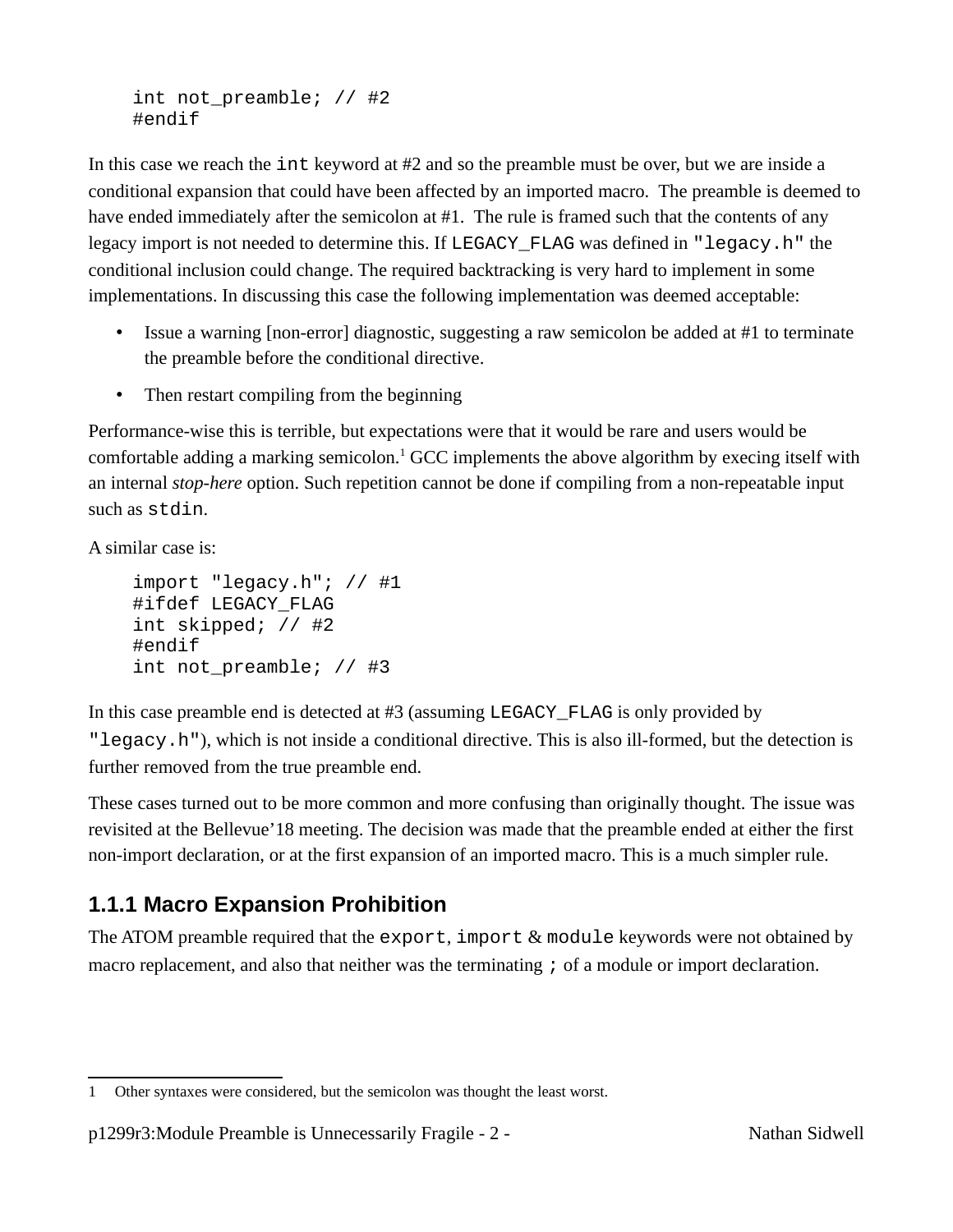#### **1.2 Merged Proposal**

The merged proposal dropped the requirement for a preamble in user code, but kept it for module units. Except that global module fragments and legacy header units can contain import declarations at any (global-scope) location. An important case is that of implicitly generated import declarations from translated include directives. It is necessary that legacy header units consistently translate include directives for other legacy headers. Without doing so, the macro definition overriding semantics break down.<sup>[2](#page-2-2)</sup> In particular, the following is well-formed:

```
// legacy.h
#include "legacy-a.h" // #1 becomes import "legacy-a.h";
#ifdef LEGACY A MACRO // #2
#include "legacy-b.h" // #3 becomes import "legacy-b.h";
#endif
```
The translated include at #1 provides LEGACY\_A\_MACRO, which controls the include directive at #3. That include is translated to a second legacy header unit.

Another decision at the Bellevue'18 meeting there could not be post-preamble explicit legacy imports. This makes producing a preprocessed output simpler – only preamble legacy imports need processing.<sup>[3](#page-2-3)</sup> However it is still required that post-preamble include directives be translated to import declarations when compiling.

## **2 Discussion**

The Bellevue'18 simplification of determining the preamble end has two issues:

- <span id="page-2-0"></span>1. It is still easy to terminate a preamble unexpectedly.
- <span id="page-2-1"></span>2. Legacy header imports must be processed immediately, in order to update the macro table.

Item [1](#page-2-0) will quite probably lead to user frustration. Item [2](#page-2-1) causes some loss of the implementation advantages of the preamble, but as discussed below in Section [2.3](#page-3-0), does not require immediate loading of all imports.

#### **2.1 Token Peeking**

The requirement that module-specific keywords and trailing semicolons are not macro expanded introduces a new interaction between the C++ parser and the preprocessor lexer. The parser has to either:

1. Know whether a cpp-token came from a macro expansion or not, or

<span id="page-2-2"></span><sup>2</sup> It is noted that the case of include translation was already present in the ATOM proposal.

<span id="page-2-3"></span><sup>3</sup> Although such a mode of source processing is not part of the standard, it is an expected ability of compilation tools.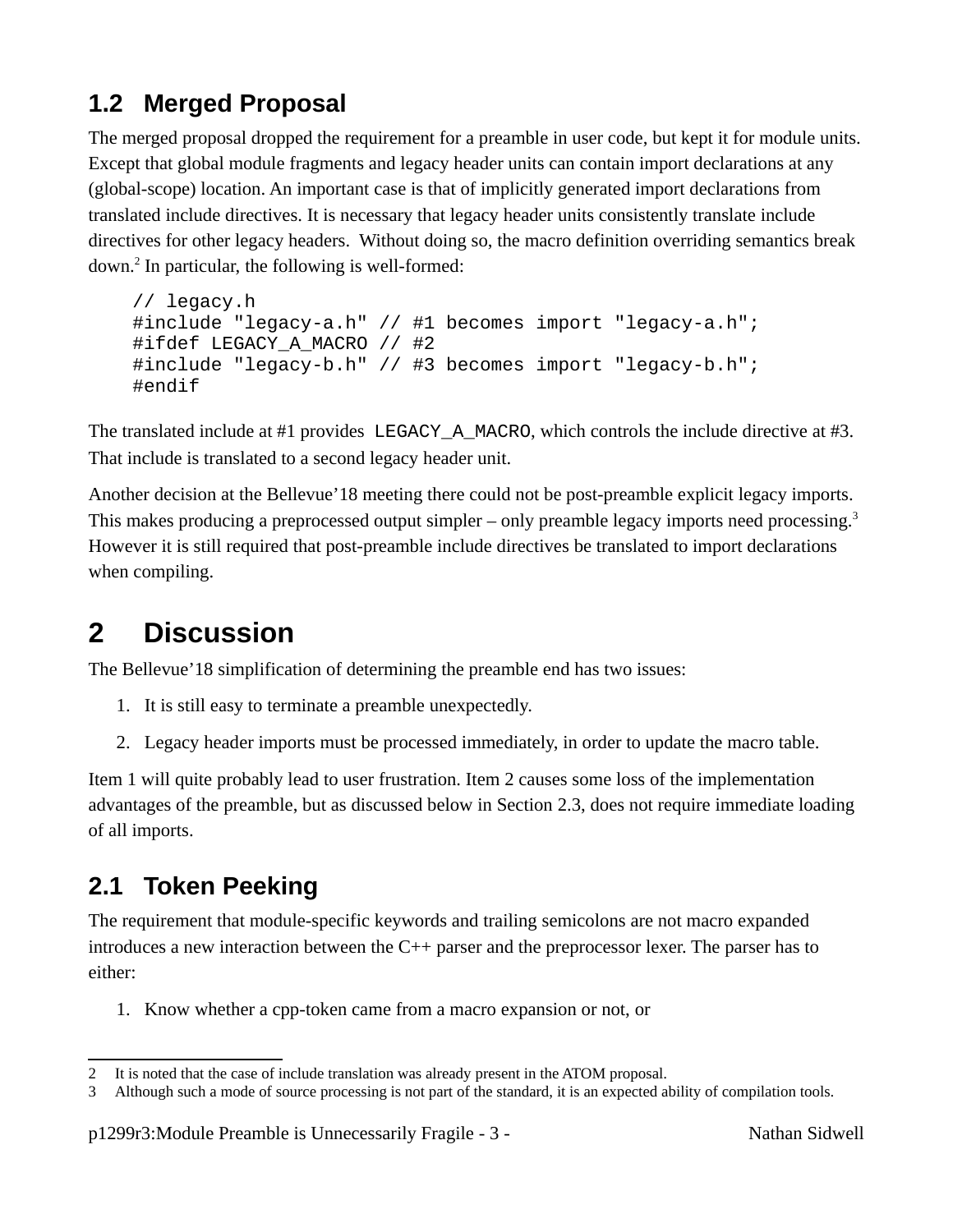2. Peek into the unexpanded cpp-token stream to determine if a cpp-name is a macro name or not

Both of these may be tricky to implement in existing compilers. Neither case is possible with conventional preprocessed input, as that does not represent macro locations – only source line numbers are preserved.

#### <span id="page-3-3"></span>**2.2 Preamble End (Post Bellevue'18)**

Having imported macro expansion end the preamble will still be confusing to users. The expansion need not be close to the legacy unit import. There is no indicator in the program source that an imported macro is being tested or expanded, as opposed to a macro defined textually.

The following is ill-formed:<sup>[4](#page-3-1)</sup>

```
module foo;
import "config.h";
#ifdef OS_LINUX
import "linux.h";
#endif
```
Whereas the equivalent non-module unit case would be well formed (because there is no restriction on additional post-preamble imports).

There is an ambiguity with:

```
module foo;
#define OS LINUX 1 // or by other textual mechanism
import "config.h";
#ifdef OS_LINUX
import "linux.h";
#endif
```
Is the OS\_LINUX macro an import, or is the import ignored as a well-formed redefinition? What if the define directive and "config.h" are swapped?

#### <span id="page-3-0"></span>**2.3 Deferred Loading**

The immediate availability of imported macros means legacy import loading cannot not be deferred.<sup>[5](#page-3-2)</sup> But named-module import loading may deferred until a name lookup is required. Deferring to name lookup may be difficult to implement, but they could still be deferred until the next non-import declaration. Such deferring could be implemented in several ways. The pending imports could be loaded as soon as the next declaration is determined to not be an import by:

<span id="page-3-1"></span><sup>4</sup> As described in Section [1.1](#page-0-0), prior to the Bellevue'18 decision, this is well formed, but would not import "linux.h".

<span id="page-3-2"></span><sup>5</sup> Loading refers to any initial loading of the import and its macro table, not completing any lazy loading of exported entity declarations it may contain.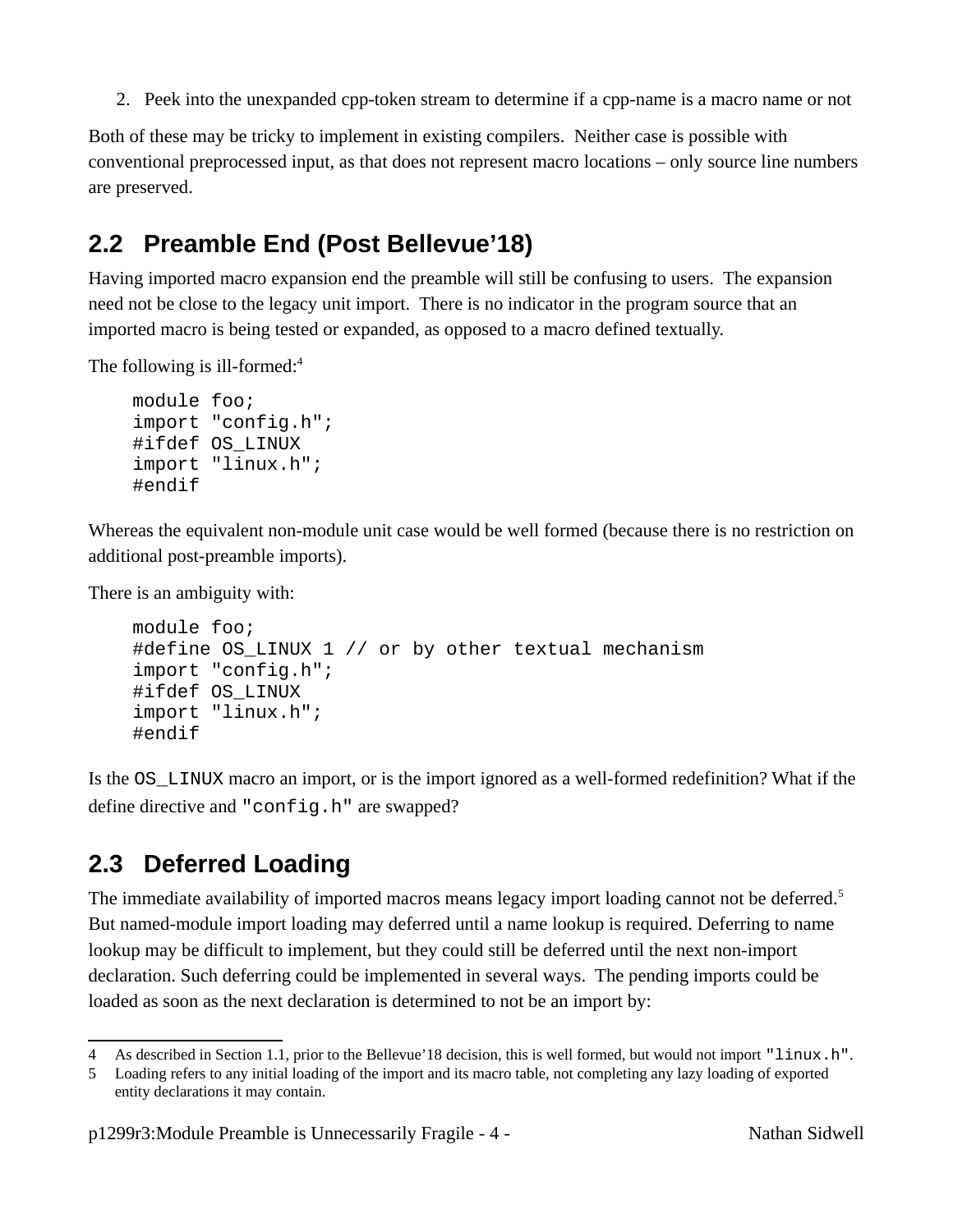- 1. Parser lookahead
- 2. Tokenizer lookahead

The tokenizer must still cooperate with the lexer to correctly tokenize legacy import "quoted" or <angled> names. This would allow the concurrent building or location of named-module units.

Such deferred loading could be performed for any contiguous block of import declarations. Legacy imports within that block would not break the block, although they would need importing immediately.

Thus deferred loading is neither more nor less complicated with or without a syntactic preamble.

#### **2.4 Non-Module Sources**

Unlike module source units, non-module source has no mechanism to indicate it is aware of modules. There are four cases:

- 1. It is unaware of modules and does not transitively use them, or
- <span id="page-4-2"></span>2. It is unaware of modules, but include headers that do use them (or contains headers that are translated to imports), or
- <span id="page-4-1"></span>3. It uses modules, but also includes headers that themselves import modules, or
- <span id="page-4-0"></span>4. It only uses modules.

Cases [2](#page-4-2) & [3](#page-4-1) are essentially the same. Case [4](#page-4-0) is the same as module source without a global module fragment. Unfortunately it has no mechanism to indicate so, and that it might benefit from treating its initial block of imports as a module preamble.

This paper proposes no changes in the currently permitted syntax for these cases, but includes the description for comparison.

#### <span id="page-4-3"></span>**2.5 Extended Preamble**

One alternative to could be permitting imported macro expansion without terminating the preamble. The preamble would end at the first non-import declaration. Legacy header units would be immediately imported. Expansion of imported macros would not terminate the preamble. The ambiguous cases described in Section [2.2](#page-3-3) become moot.

This further simplification of the preamble is not more complicated than that proposed at Bellevue'18, and is likely to be less confusing. It does mean that reordering legacy imports within the preamble could affect semantics if that introduced imported macros earlier:

- Conditional preprocessing directives for later imports would be affected.
- Named module names could be affected.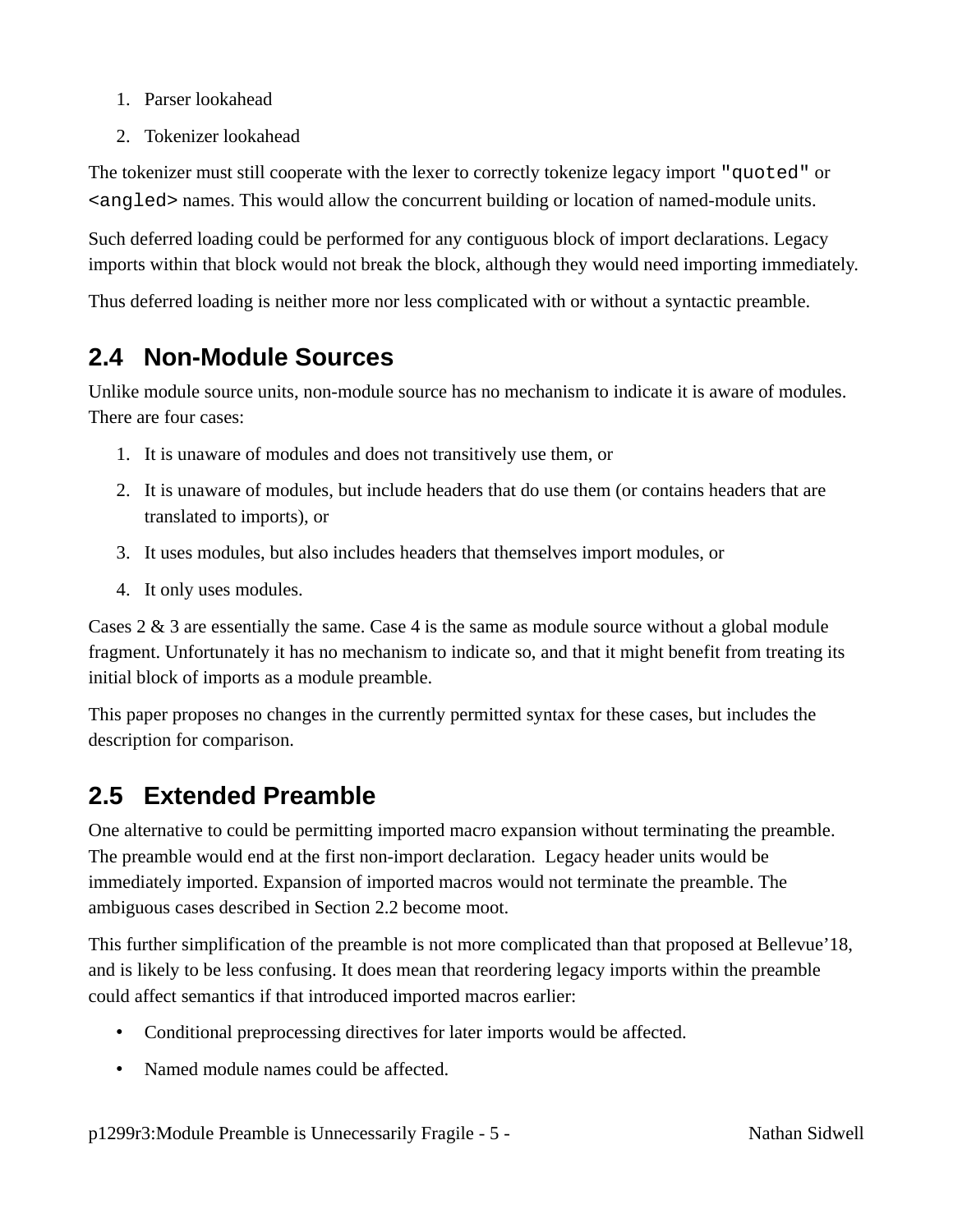The first is obvious in the source, the latter less so. But no more unexpected than a name used in any other declaration. With the Bellevue'18 decision, such reordering would render the program ill-formed.

Include file reordering can be even more disruptive as an earlier include can affect the semantics of a later include. At least legacy header unit contents are immune from that.

Dropping the requirement that module-specific keywords are not from macro expansions is also a simplification.

#### **2.6 Loss of Preamble**

A different alternative could be removing the concept of a preamble completely. This would allow module unit sources contain imports at any global-namespace location. Clearly removing the concept of a preamble makes any rule for detecting its end superfluous.

Good software practice would encourage a block of imports at the start of a source file, in all sources. That this not be a requirement will give additional flexibility in migrating source bases. However, such flexibility might be unwarranted. Module unit source cannot include a header anywhere other than its global module fragment. Thus there cannot be include headers that might contain embedded import declarations within the module purview. Any non-preamble imports must be within the source.<sup>[6](#page-5-0)</sup>

As with the extended preamble of Section [2.5](#page-4-3), it will mean that the order of legacy imports within a block of import declarations could be significant.

## **3 Proposal**

The rule that the export, module and import keywords are not from a macro expansion should be dropped.<sup>[7](#page-5-1)</sup> Likewise for the terminating semicolon of a module or import declaration.

Loss of preamble could result in lack of code discipline of module units. Rather, we should encourage the ability of having a preamble in non-module sources. This paper does not suggest such a mechanism, leaving it as an orthogonal issue.

The terminating of the preamble at the first expansion of an imported macro is confusing and fragile. Such expansions should not terminate the preamble.

## **4 Revision History**

R0 Placeholder.

R1 Title modified. Content added.

p1299r3: Module Preamble is Unnecessarily Fragile - 6 - Nathan Sidwell and Sidwell

<span id="page-5-0"></span><sup>6</sup> Or a textually included header, which for the purposes of this section are not headers in the traditional sense, but a mechanism for repeating a token sequence in multiple places.

<span id="page-5-1"></span><sup>7</sup> This is already the case in p1103r2, it was not true of the ATOM proposal itself.